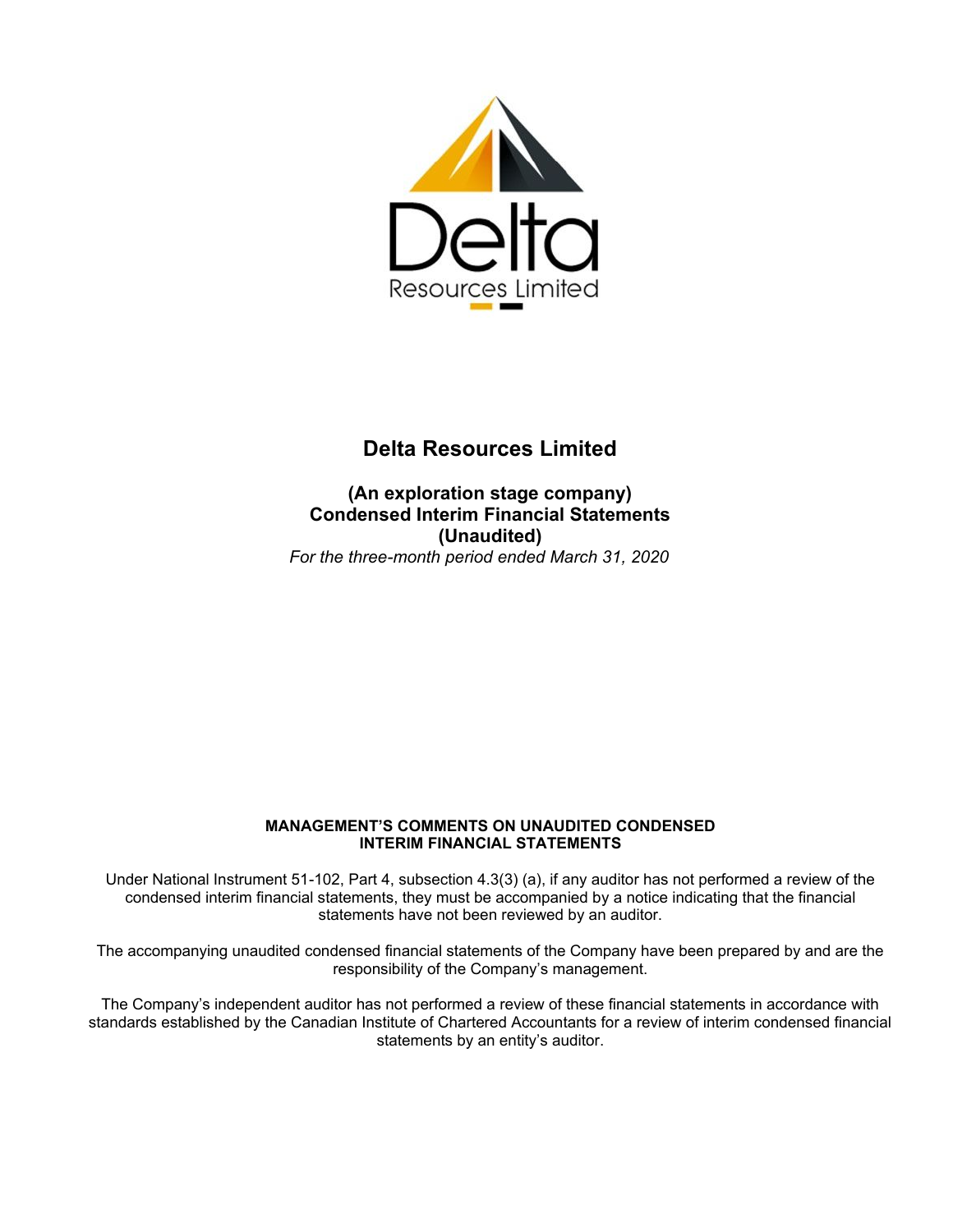**Contents** *For the three-month period ended March 31, 2020*

## **Page**

#### **Condensed Interim Financial Statements**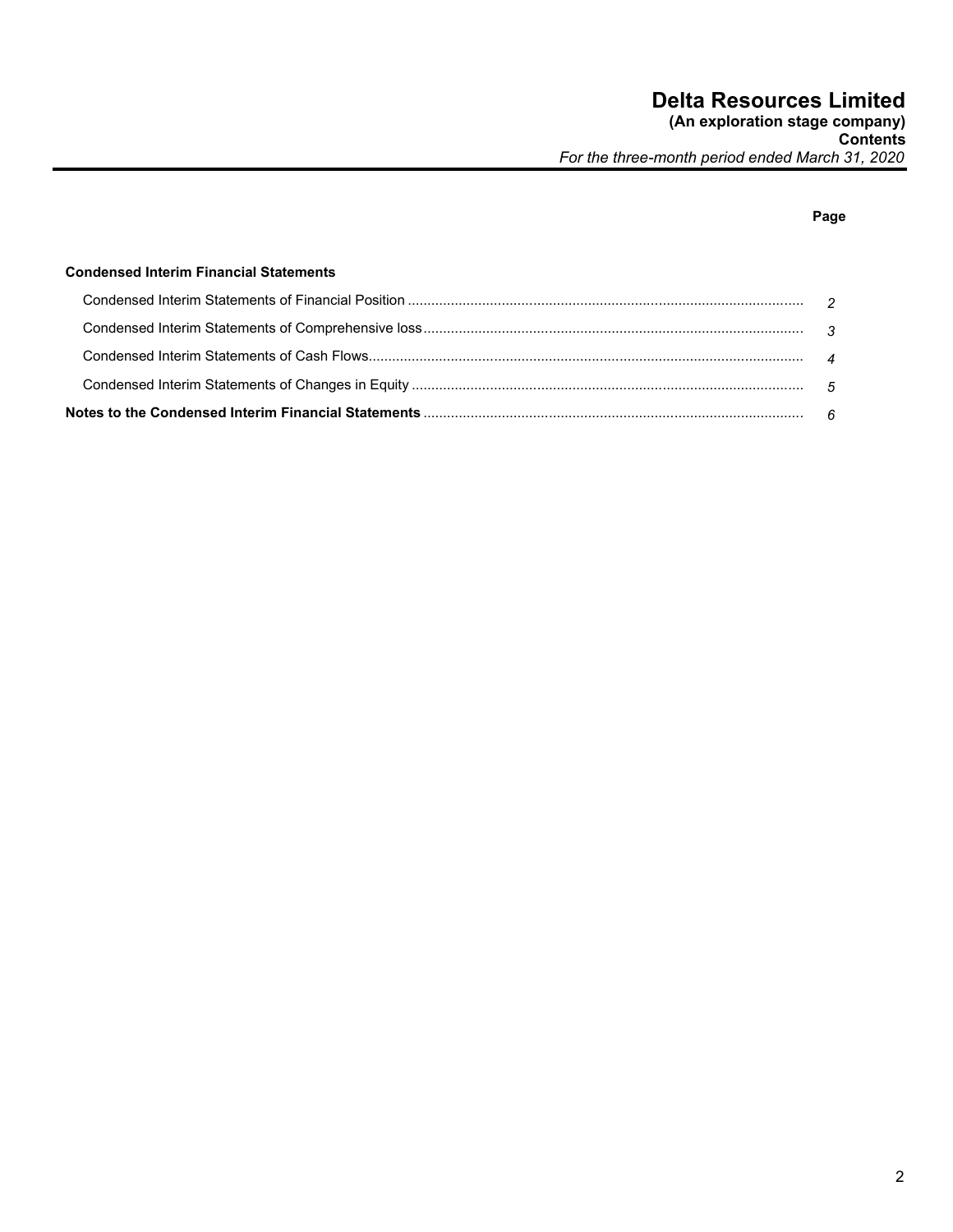|                                                           | <b>Delta Resources Limited</b><br>(An exploration stage company)<br><b>Statements of financial position</b> |                               |  |
|-----------------------------------------------------------|-------------------------------------------------------------------------------------------------------------|-------------------------------|--|
|                                                           | As at<br>March 31,<br>2020                                                                                  | As at<br>December 31,<br>2019 |  |
|                                                           | \$                                                                                                          | \$                            |  |
| <b>ASSETS</b>                                             |                                                                                                             |                               |  |
| Current:                                                  |                                                                                                             |                               |  |
| Cash                                                      | 589,840                                                                                                     | 938,809                       |  |
| Sales tax receivable                                      | 34,899                                                                                                      | 47,288                        |  |
| Tax credits and credits on duties                         | 107,847                                                                                                     | 35,265                        |  |
| Prepaid expenses                                          | 70,356                                                                                                      | 78,707                        |  |
|                                                           | 802,942                                                                                                     | 1,100,069                     |  |
| Non-current:                                              |                                                                                                             |                               |  |
| Property and equipment (Note 5)                           | 52,744                                                                                                      | 53,055                        |  |
|                                                           | 52,744                                                                                                      | 53,055                        |  |
| <b>Total assets</b>                                       | 855,686                                                                                                     | 1,153,124                     |  |
| <b>LIABILITIES</b>                                        |                                                                                                             |                               |  |
| <b>Current liabilities:</b>                               |                                                                                                             |                               |  |
| Accounts payable and accrued liabilities (Notes 6 and 10) | 158,063                                                                                                     | 132,935                       |  |
| <b>Total liabilities</b>                                  | 158,063                                                                                                     | 132,935                       |  |
| Shareholders' equity (deficiency)                         |                                                                                                             |                               |  |
| Share capital (Note 7)                                    | 29,829,752                                                                                                  | 29,822,851                    |  |
| Warrants (Note 7)                                         | 351,491                                                                                                     | 351,491                       |  |
| Contributed surplus                                       | 7,211,707                                                                                                   | 7,211,707                     |  |
| <b>Deficit</b>                                            | (36,695,327)                                                                                                | (36, 365, 860)                |  |
| Total shareholders' equity (deficiency)                   | 697,623                                                                                                     | 1,020,189                     |  |
| Total liabilities and shareholders' equity                | 855,686                                                                                                     | 1,153,124                     |  |

Going concern, related party transactions, commitments and subsequent events (Notes 3, 10, 11 and 19)

These financial statements were approved by the Company's board of directors on May 20, 2020.

*"Frank Candido" " Roy Millington"*

Frank Candido, Director **Roy Millington, Director** Roy Millington, Director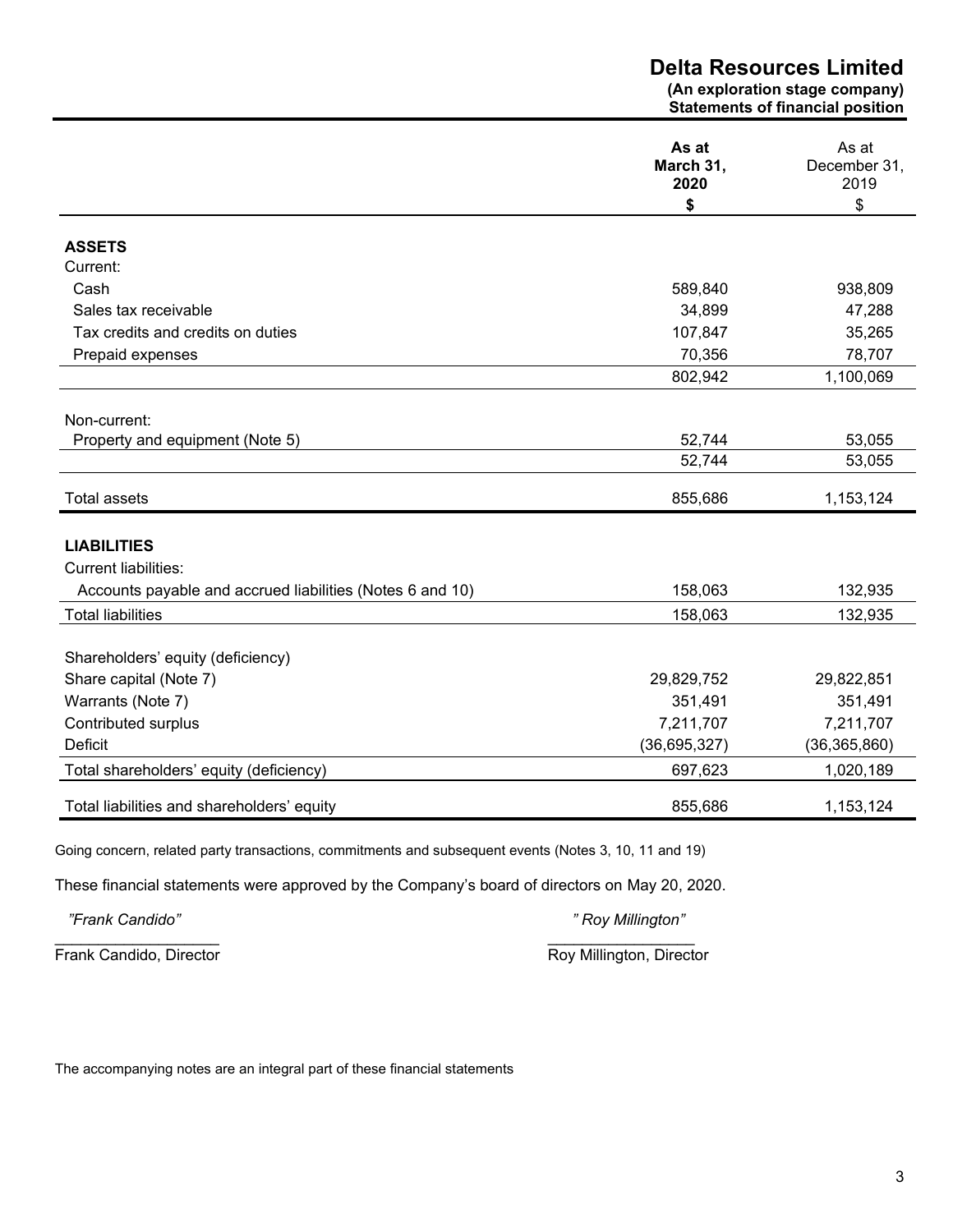# **Delta Resources Limited**

**(An exploration stage company) Statements of loss and comprehensive loss**

|  |  |  | For the three-month period ended March 31 |  |  |  |  |  |  |  |
|--|--|--|-------------------------------------------|--|--|--|--|--|--|--|
|  |  |  |                                           |  |  |  |  |  |  |  |

|                                                                                                 | 2020       | 2019<br>\$ |
|-------------------------------------------------------------------------------------------------|------------|------------|
| <b>Operating Expenses</b>                                                                       |            |            |
| Shareholders' information                                                                       | 18,940     | 2,820      |
| Legal, financial and other corporate expenses (Note 10)                                         | 77,066     | 33,900     |
| Salaries and fringe benefits (Note 10)                                                          | 33,372     |            |
| Travel                                                                                          | 8,170      |            |
| General administrative expenses                                                                 | 10,610     | 4,842      |
| Exploration and evaluation expenditures (Note 8)                                                | 196,151    | 51         |
| Depreciation (Note 5)                                                                           | 311        | 345        |
|                                                                                                 | 344,620    | 41,958     |
| <b>Other Income</b>                                                                             |            |            |
| Rental income                                                                                   | 5,100      |            |
| Other revenues (Note 8)                                                                         | 10,000     |            |
| Interest income                                                                                 | 53         |            |
|                                                                                                 | 15,153     |            |
| Net loss and comprehensive loss                                                                 | (329, 467) | (41, 958)  |
| Basic and fully diluted loss per common share (Note 14)                                         | (0.011)    | (0.003)    |
| Basic and fully diluted weighted average number of<br>common shares during the period (Note 14) | 29,067,470 | 13,644,338 |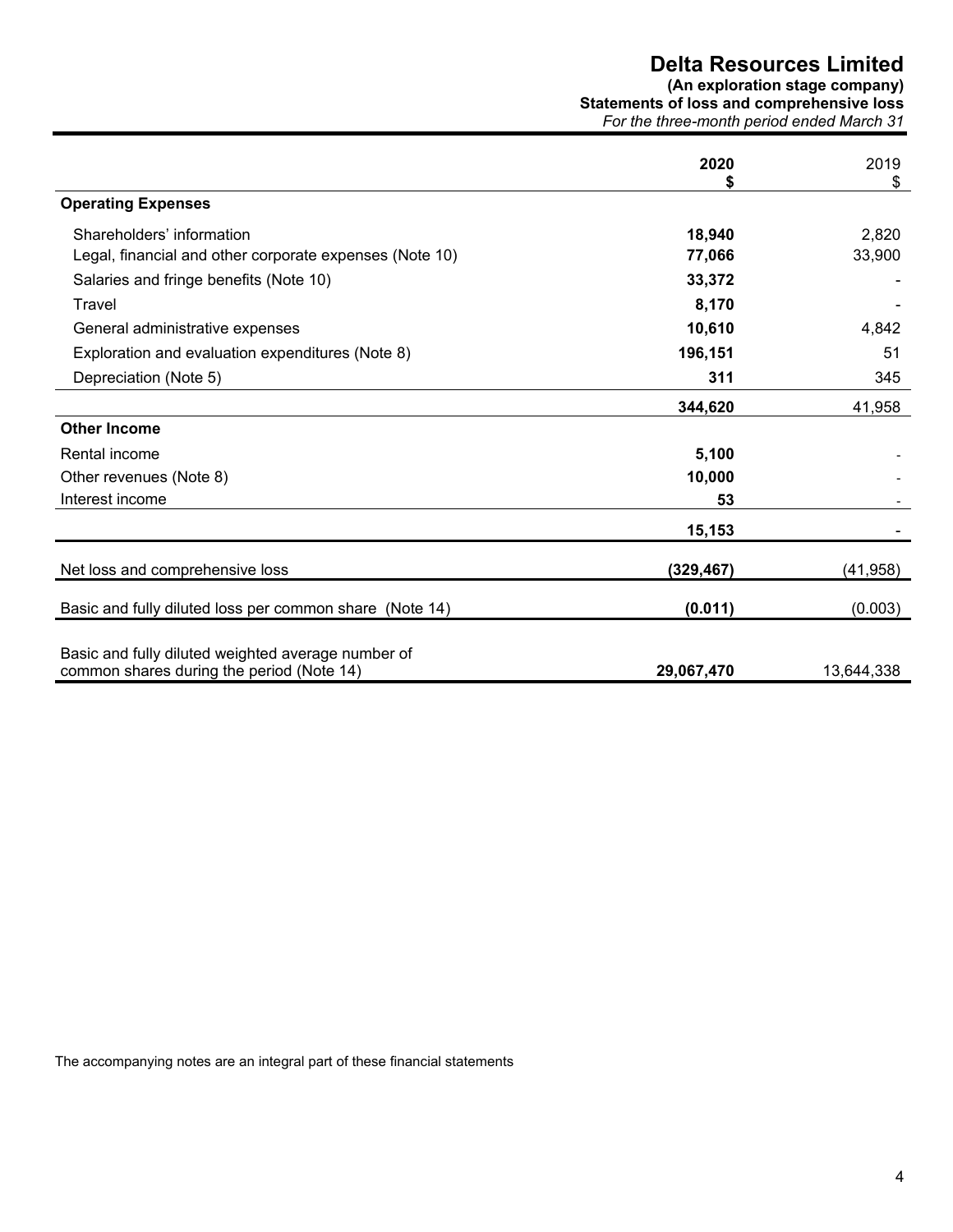|                                                    | <b>Delta Resources Limited</b><br>(An exploration stage company)<br><b>Statements of cash flows</b><br>For the three-month period ended March 31, |           |  |
|----------------------------------------------------|---------------------------------------------------------------------------------------------------------------------------------------------------|-----------|--|
|                                                    | 2020                                                                                                                                              | 2019      |  |
|                                                    | \$                                                                                                                                                | \$        |  |
| CASH PROVIDED BY (USED IN):                        |                                                                                                                                                   |           |  |
| <b>Operating activities:</b>                       |                                                                                                                                                   |           |  |
| Net loss and comprenhensive loss                   | (329, 467)                                                                                                                                        | (41, 958) |  |
| Adjustments for items not affecting cash           |                                                                                                                                                   |           |  |
| Tax credits and credits on duties                  | (72, 582)                                                                                                                                         |           |  |
| Depreciation                                       | 311                                                                                                                                               | 345       |  |
| Share issuance in consideration of exploration and |                                                                                                                                                   |           |  |
| evaluation expenditures                            | 7,750                                                                                                                                             |           |  |
| Loss from operations                               | (393, 988)                                                                                                                                        | (41, 613) |  |
| Net change in non-cash operating working capital   |                                                                                                                                                   |           |  |
| items (Note 9)                                     | 45,868                                                                                                                                            | 3,644     |  |
| Cash flows related to operating activities         | (348, 120)                                                                                                                                        | (37, 969) |  |
| <b>Financing activities:</b>                       |                                                                                                                                                   |           |  |
| Share issue costs                                  | (849)                                                                                                                                             |           |  |
| Cash flows related to financing activities         | (849)                                                                                                                                             |           |  |
| Decrease in cash                                   | (348, 969)                                                                                                                                        | (37,969)  |  |
| Cash, beginning of period                          | 938,809                                                                                                                                           | 67,767    |  |
| Cash, end of period                                | 589,840                                                                                                                                           | 29,798    |  |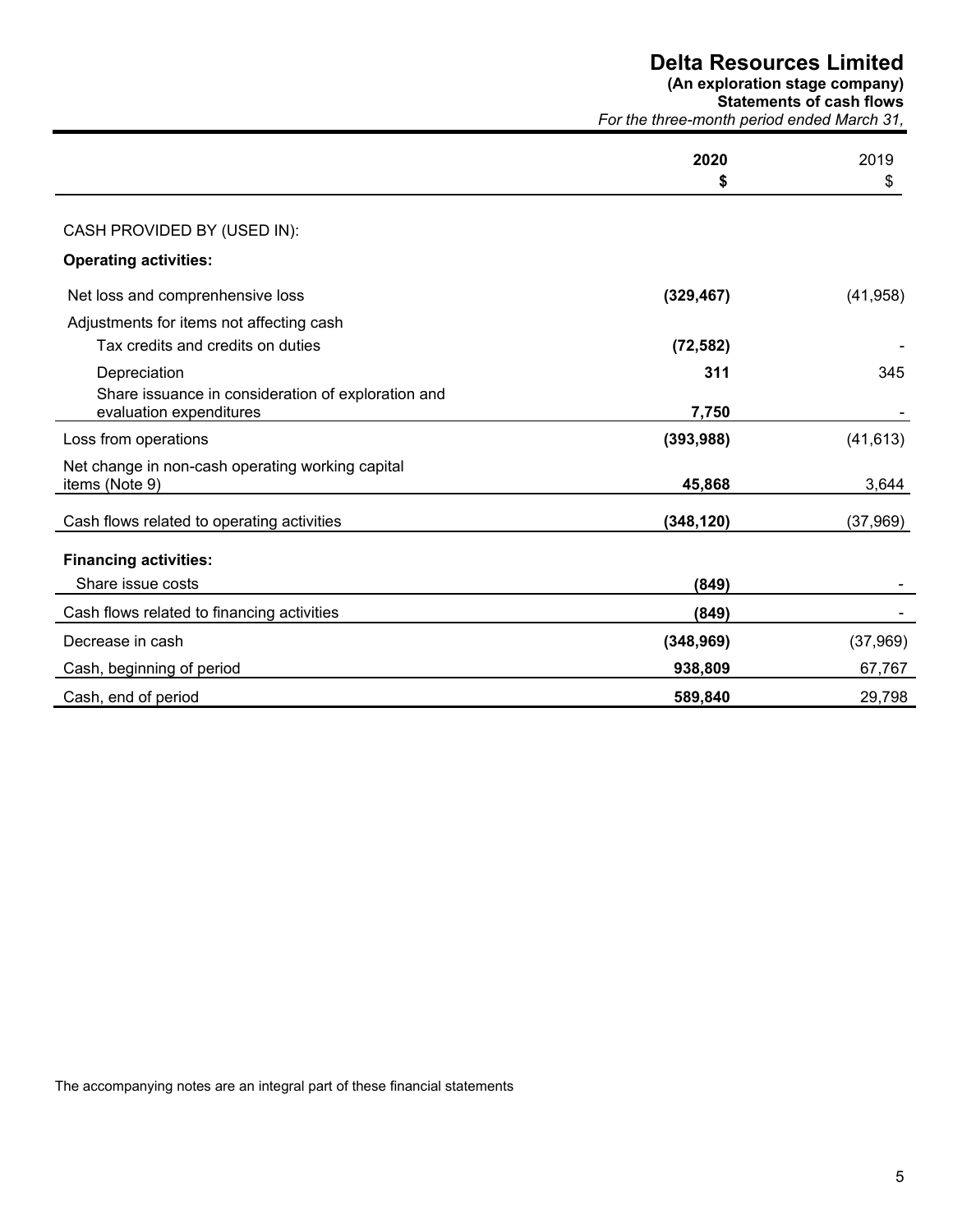## **Delta Resources Limited (An exploration stage company) Statements of changes in equity (deficiency)**

|                                            | . | -- |
|--------------------------------------------|---|----|
| For the three-month period ended March 31, |   |    |

|                                                                                  | Common<br><b>Shares</b><br>(note 7) | Amount<br>\$<br>(note 7) | Warrants<br>\$<br>(note 7) | Contributed<br>Surplus<br>S<br>(note 7) | Deficit<br>\$              | Total<br>\$             |
|----------------------------------------------------------------------------------|-------------------------------------|--------------------------|----------------------------|-----------------------------------------|----------------------------|-------------------------|
| Balance, January 1, 2020                                                         | 29,049,338                          | 29,822,851               | 351,491                    | 7,211,707                               | (36, 365, 860)             | 1,020,189               |
| Share issuance in consideration<br>of exploration and evaluation<br>expenditures | 50,000                              | 7,750                    |                            |                                         |                            | 7,750                   |
| <b>Share issue costs</b>                                                         | ٠                                   | (849)                    |                            | ۰                                       |                            | (849)                   |
| <b>Comprehensive loss</b>                                                        |                                     |                          |                            |                                         | (329, 467)                 | (329, 467)              |
| Balance, March 31, 2020                                                          | 29,099,338                          | 29,829,752               | 351,491                    | 7,211,707                               | (36, 695, 327)             | 697,623                 |
| Balance, January 1, 2019<br>Comprehensive loss                                   | 13,644,338                          | 28,193,334               |                            | 7,115,518<br>۰.<br>۰                    | (35, 556, 047)<br>(41,958) | (247, 195)<br>(41, 958) |
| Balance, March 31, 2019                                                          | 13,644,338                          | 28,193,334               |                            | 7,115,518<br>۰                          | (35,598,005)               | (298, 153)              |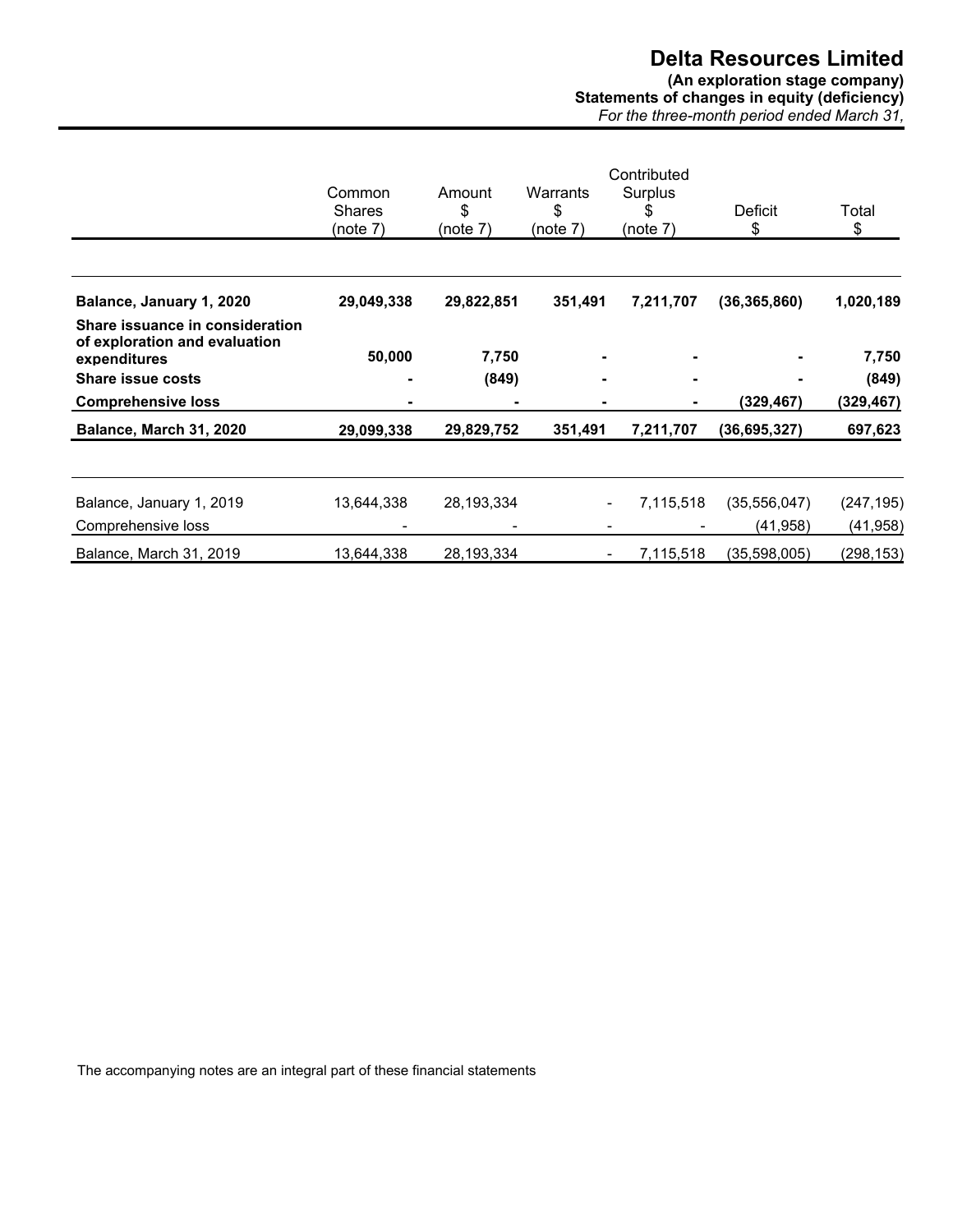#### **1. Nature of operations**

Delta Resources Limited (the "Company") is a corporation continued under the Business Corporations Act (Ontario) incorporated on January 19, 1946. The Company changed its name to Delta Resources Limited from Golden Hope Mines Limited in June 2019. The Company's principal operations are mining properties and exploration expenditures made on properties that are not in commercial production. The Company is exploring its mining properties and has not determined whether or not the properties contain economically recoverable resources. The address of the registered office is 1718, Christine Crescent, Kingston, Ontario, Canada, K7L 4V4.

The Company's shares are listed under the symbol DLTA on the TSX Venture Exchange.

#### **2. Basis of preparation**

#### **Statement of Compliance**

The condensed interim financial statements of the Company have been prepared in accordance with International Accounting Standard 34, Interim Financial Reporting. The same accounting policies and methods of computation were followed in the preparation of these condensed interim financial statements as were followed in the preparation of the financial statements for the year ended December 31, 2019. These condensed interim financial statements do not include all of the information required for full annual financial statements and should be read in conjunction with the financial statements for the year ended December 31, 2019 which have been prepared in accordance with IFRS, as issued by the International Accounting Standards Board.

The Board of Directors approved these financial statements on May 20, 2020.

#### **Basis of preparation**

These financial statements have been prepared on a going concern basis under the historical cost convention, unless specifically stated in the financial statements.

#### **Functional and Presentation currency**

These financial statements are presented in Canadian Dollars because that is the currency of the primary economic environment in which the Company operates, and is the functional currency of the Company.

#### **3. Going concern**

The Company has not yet determined whether its mining properties contain mineral deposits that are economically recoverable. The recoverability of mining properties is dependent on the discovery of economically recoverable reserves and resources; securing and maintaining title and beneficial interest in the properties; and the ability to obtain the financing required to complete exploration, evaluation, development and construction or the proceeds from the sale of such assets.

The accompanying financial statements have been prepared using assumptions applicable to a going concern, which contemplates the realization of assets and settlement of liabilities in the normal course of business as they come due. In assessing whether the going concern assumption is appropriate, management takes into account all available information about the future, which is at least, but not limited to, twelve months from the end of the reporting period.

Management is aware in making its assessment of material uncertainties related to events and conditions that lend a significant doubt on the Company's ability to continue as a going concern and, accordingly, the appropriateness of the use of accounting principles applicable to a going concern, as described in the following paragraph. These financial statements do not reflect the adjustment to the carrying values of assets and liabilities, expenses and financial position classifications that would be necessary were the going concern assumption not appropriate. These adjustments could be material.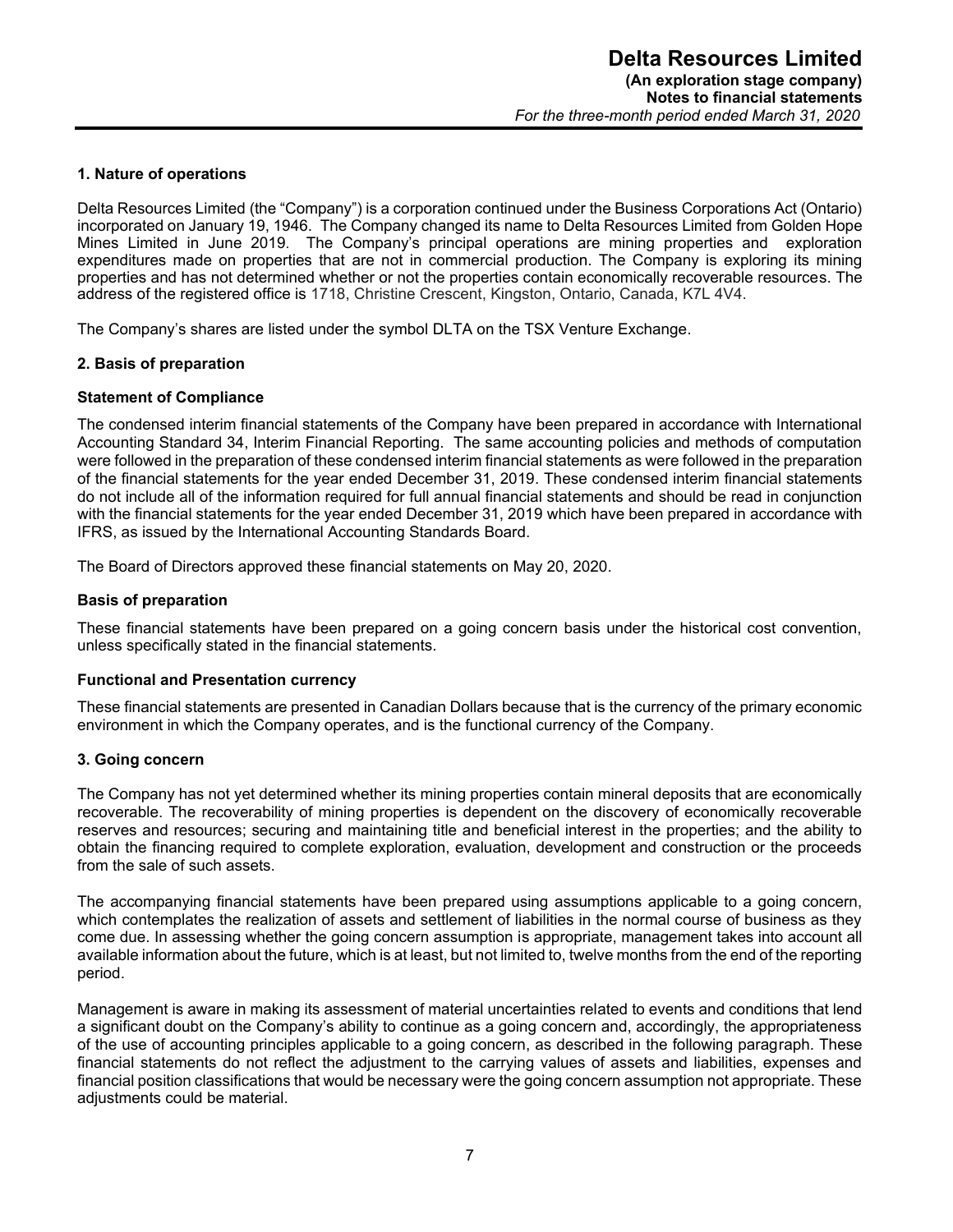#### **3. Going concern – Cont'd**

There are several adverse conditions that indicate the existence of a material uncertainty which may cast significant doubt about the soundness of the going concern assumption. The Company had recurring losses in prior years and has accumulated losses of \$36,695,327 since its inception and expects to incur further losses in the development of its business. Further, the business of mining and exploration involves a high degree of risk and there can be no assurance that current exploration programs will result in profitable mining operations. In addition to ongoing working capital requirements, the Company must secure sufficient funding for the exploration and evaluation programs and pay general and administrative costs. The Company's ability to continue as a going concern is dependent on being able to obtain the necessary financing to satisfy its liabilities as they become due. As at March 31, 2020, the Company has a working capital of \$697,623.

There is a material uncertainty regarding the Company's ability to secure financing in the future or that these sources of funding will be available. If management is unable to obtain new funding, the Company may be unable to continue its operations, and amounts realized for assets may be less than amounts reflected in these financial statements.

Any funding shortfall may be met in the future in a number of ways, including but not limited to, the issuance of new debt or equity instruments, reduction in expenditures and/or the introduction of joint venture partners and/or business combinations on terms which are acceptable to the Company. Although the Company has been successful in the past at raising funds, there can be no assurance the Company will be able to secure financing in the future or that these sources of funding will be available.

#### **4. Critical accounting estimates, judgments and assumptions**

When preparing its financial statements, management undertakes a number of judgments, estimates and assumptions about recognition and measurement of assets, liabilities, income and expenses. The actual results may differ from the judgments, estimates and assumptions made by management in the audited financial statement ended December 31, 2019.

#### *COVID-19 estimation uncertainty*

Since the beginning of 2020, the outbreak of the novel strain of coronavirus, specifically identified as "COVID-19", has resulted in governments worldwide enacting emergency measures to combat the spread of the virus. These measures, which include the implementation of travel bans, temporary restriction on all non-essential business, self-imposed quarantine periods and social distancing, have caused material disruption to businesses globally resulting in an economic slowdown. Global equity markets have experienced significant volatility and weakness. Governments and central banks have reacted with significant monetary and fiscal interventions designed to stabilize economic conditions. The duration and impact of the COVID-19 outbreak is unknown at this time, as is the efficacy of the government and central bank interventions.

The Company is continuing non-site activities to further the Company's objectives during this uncertain and rapidly evolving time and to follow the recommendations of the Quebec Ontario and Canadian Governments. Although Mineral Exploration is deemed an essential service in Ontario and the Québec Government intends to allow mineral exploration to resume May 11<sup>th</sup>, 2020, it is not possible to reliably estimate the length and severity of these developments and the impact on the financial results and condition of the Company and its operating in future periods. However, it is possible that due to market uncertainty the Company may be restricted in its ability to raise additional funding.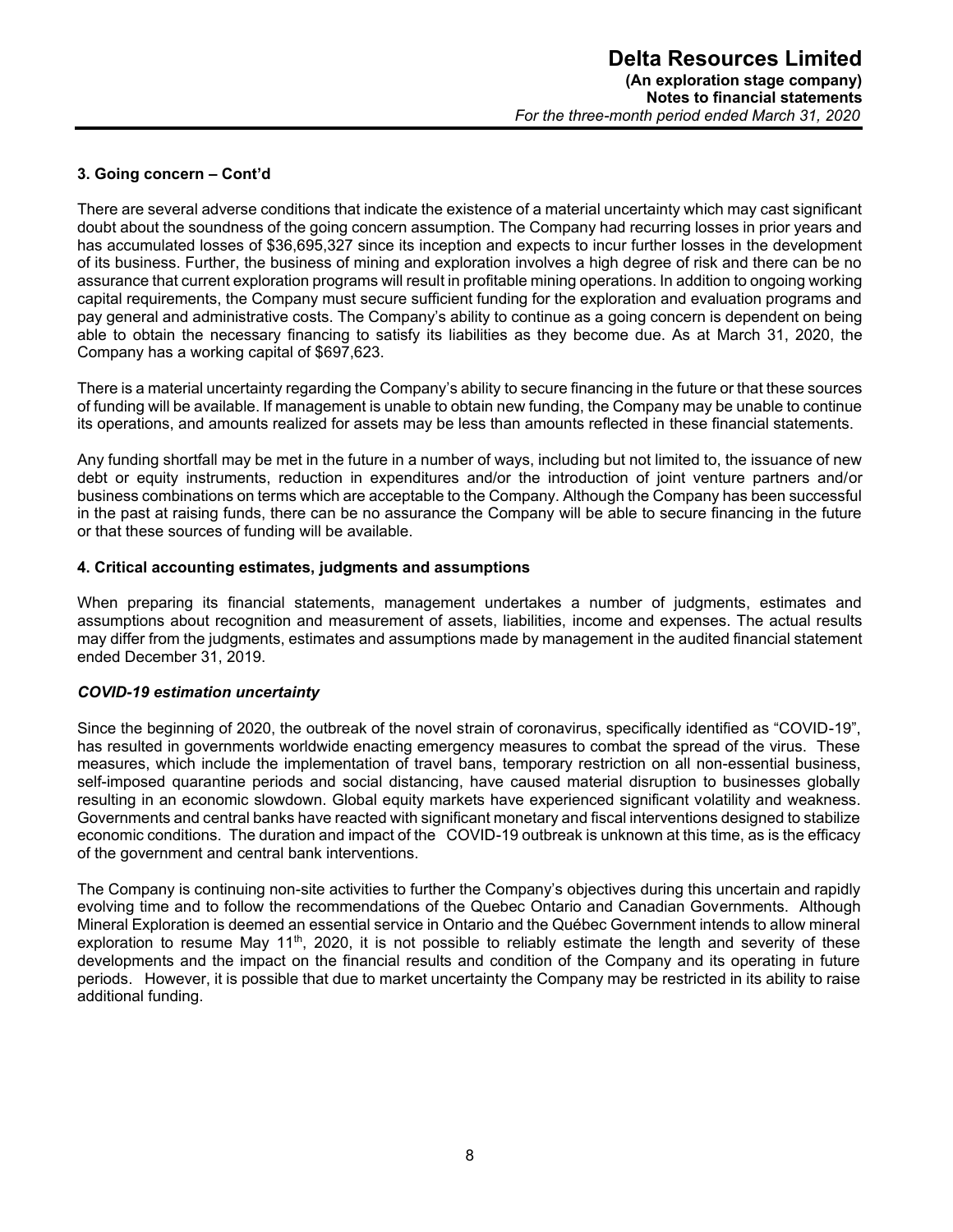## **Delta Resources Limited**

## **(An exploration stage company)**

**Notes to financial statements** *For the three-month period ended March 31, 2020*

## **5. Property and equipment**

|                             | <b>Building</b> | Land   | Computer | <b>Total</b> |
|-----------------------------|-----------------|--------|----------|--------------|
|                             | \$              | \$     | \$       | \$           |
| 2020                        |                 |        |          |              |
| Cost:                       |                 |        |          |              |
| <b>Balance at January 1</b> | 41,712          | 25,351 | 1,550    | 68,613       |
| Balance at March 31         | 41,712          | 25,351 | 1,550    | 68,613       |
| Accumulated Depreciation:   |                 |        |          |              |
| Balance at January 1        | (14, 398)       |        | (1, 160) | (15, 558)    |
| Additions                   | (273)           |        | (38)     | (311)        |
| <b>Balance at March 31</b>  | (14, 671)       | ۰      | (1, 198) | (15, 869)    |
| Net book value              | 27,041          | 25,351 | 352      | 52,744       |
| 2019                        |                 |        |          |              |
| Cost:                       |                 |        |          |              |
| Balance at January 1        | 41,712          | 25,351 | 1,550    | 68,613       |
| <b>Balance at March 31</b>  | 41,712          | 25,351 | 1,550    | 68,613       |
| Accumulated Depreciation:   |                 |        |          |              |
| <b>Balance at January 1</b> | (13,260)        |        | (899)    | (14, 159)    |
| Additions                   | (281)           |        | (64)     | (345)        |
| Balance at March 31         | (13, 541)       |        | (963)    | (14, 504)    |
| Net book value              | 28,171          | 25,351 | 587      | 54,109       |

The building represents a warehouse at Ste-Justine, Quebec, for exploration site storage.

## **6. Accounts payable and accrued liabilities**

|               | March 31,<br>2020 | December 31,<br>2019 |
|---------------|-------------------|----------------------|
|               |                   | \$                   |
| Trade payable | 141,006           | 132,608              |
| Accruals      | 17,057            | 327                  |
|               | 158,063           | 132,935              |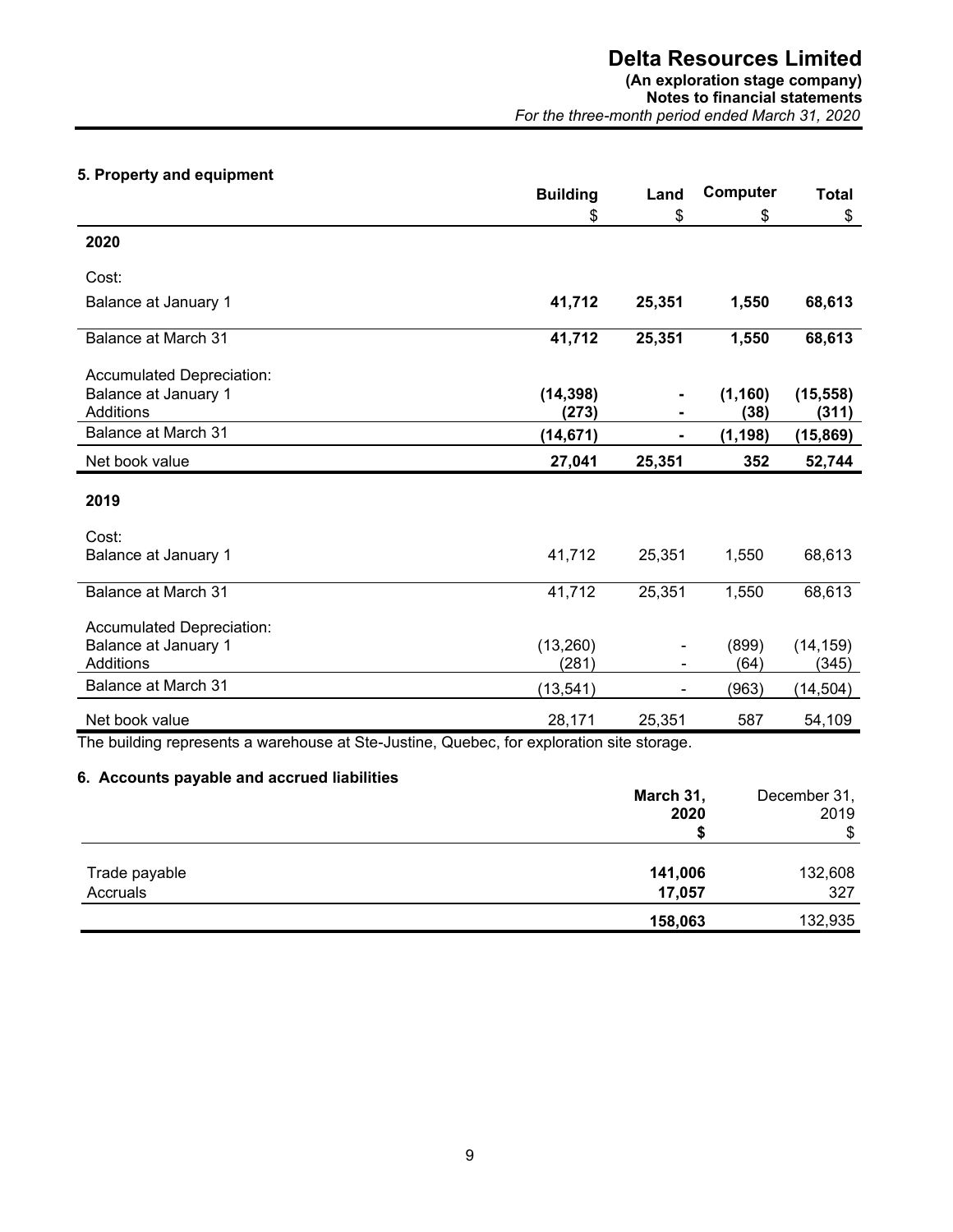#### **7. Share capital**

*Authorized:* An unlimited number common shares, without par value :

Changes in Company capital share were as follows:

|                                                                                            | March 31,<br>2020 |            | December 31.<br>2019 |            |
|--------------------------------------------------------------------------------------------|-------------------|------------|----------------------|------------|
|                                                                                            | <b>Number</b>     | Amount     | Number               | Amount     |
|                                                                                            |                   | \$         |                      | \$         |
| Balance, beginning of period                                                               | 29,049,338        | 29,822,851 | 13,644,338           | 28,193,334 |
| Share issuance with warrants $(2)(3)$                                                      |                   |            | 11,275,000           | 951,053    |
| Share issuance in consideration of<br>exploration and evaluation expenditures<br>(1)(4)(5) | 50,000            | 7,750      | 1,500,000            | 327,500    |
| Warrants exercised $(6)$                                                                   |                   |            | 2,630,000            | 400,056    |
| Share issue costs                                                                          |                   | (849)      |                      | (49,092)   |
| Balance, end of period                                                                     | 29,099,338        | 29,829,752 | 29.049.338           | 29,822,851 |

- (1) On February 28, 2020, the Company issued 50,000 common shares pursuant the acquisition of 14 new claims contiguous to the Delta-2 / R-14 property. The total fair value of the common shares issued was \$7,750 (Note 8). The securities issued under this acquisition are restricted from trading until June 29, 2020.
- (2) On June 10, 2019, the Company issued 6,200,000 units at a price of \$0.06 per unit, for gross proceeds of \$372,000. Each unit consists of one common share and one share purchase warrant. Each warrant entitles its holder to purchase one common share of the Company at \$0.12 for a 36-month period. An amount of \$199,098 was recorded as an increase to warrants.
- (3) On December 20, 2019, the Company issued 5,075,000 units at a price of \$0.20 per unit, for gross proceeds of \$1,015,000. Each unit consists of one common share and one half share purchase warrant. Each warrant entitles its holder to purchase one common share of the Company at \$0.30 for a 24-month period. An amount of \$236,849 was recorded as an increase to warrants.
- (4) On October 16, 2019 the Company issued 500,000 common shares pursuant to the Eureka Property Agreement. The total fair value of the common shares issued was \$87,500 (Note 8).
- (5) On October 29, 2019 the Company issued 1,000,000 common shares pursuant to the R-14 Property Agreement. The total fair value of the common shares issued was \$240,000 (Note 8).
- (6) During the year period ended December 31, 2019, the Company received \$315,600 following the exercise of 2,630,000 warrants at a price of \$0.12 each, in addition to the \$84,856 amount initially recorded and transferred**.**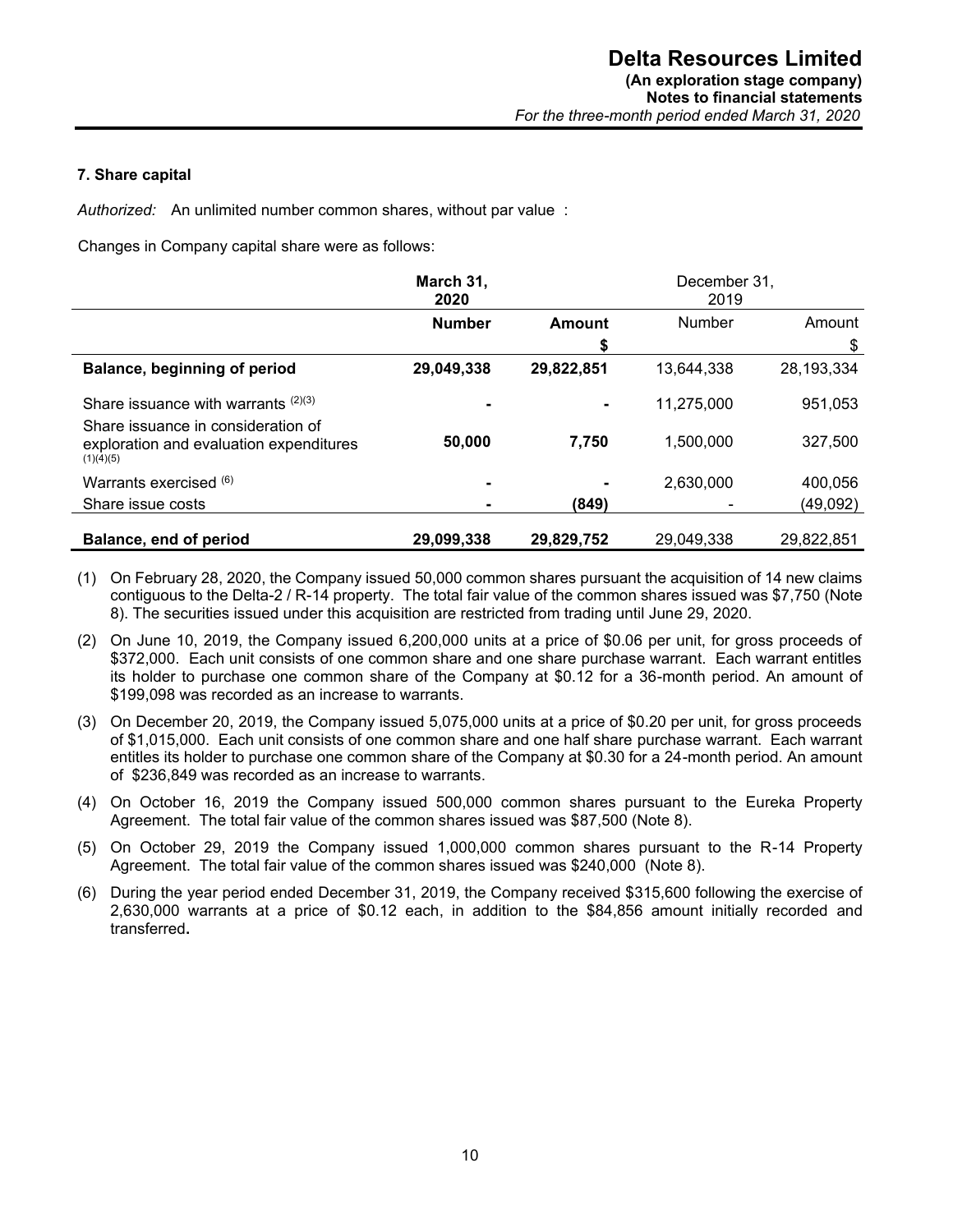## **7. Share capital – Cont'd**

## **Warrants issued and outstanding**

Changes in share purchase warrants were as follows:

|                                                 |                       | March 31,<br>2020                                | December 31,<br>2019     |                                           |  |  |
|-------------------------------------------------|-----------------------|--------------------------------------------------|--------------------------|-------------------------------------------|--|--|
|                                                 | Number of<br>warrants | <b>Weighted Average</b><br><b>Exercise Price</b> | Number of<br>warrants    | Weighted Average<br><b>Exercise Price</b> |  |  |
| Balance, beginning of period<br>Issued $(1)(2)$ | 6,107,500<br>۰        | 0.19<br>۰                                        | 8,737,500                | 0.17                                      |  |  |
| Warrants exercised                              | $\blacksquare$        | ۰                                                | (2,630,000)              | 0.12                                      |  |  |
| Expired unexercised                             | $\blacksquare$        |                                                  | $\overline{\phantom{0}}$ |                                           |  |  |
| Balance, end of period                          | 6,107,500             | 0.19                                             | 6,107,500                | 0.19                                      |  |  |

(1) On June 10, 2019, the Company issued 6,200,000 warrants as part of the private placement on that day. Each warrant entitles its holder to purchase one common share of the Company at \$0.12. The fair value of the warrants was \$199,098, based on the Black-Scholes option pricing model with the following assumptions: average risk-free rate of 1.42%, average expected life of 36 months, expected volatility of 177% and no expected dividends.

(2) On December 20, 2019, the Company issued 2,537,500 warrants as part of the private placement on that day. Each warrant entitles its holder to purchase one common share of the Company at \$0.30. The fair value of the warrants was \$236,849, based on the Black-Scholes option pricing model with the following assumptions: average risk-free rate of 1.65%, average expected life of 24 months, expected volatility of 94% and no expected dividends.

At March 31, 2020, the following exercisable warrants were outstanding:

| <b>Warrants</b> | <b>Price</b> | Expiry            |
|-----------------|--------------|-------------------|
| 2,537,500       | 0.30         | December 20, 2021 |
| 3,570,000       | 0.12         | June 10, 2022     |
| 6,107,500       | 0.19         |                   |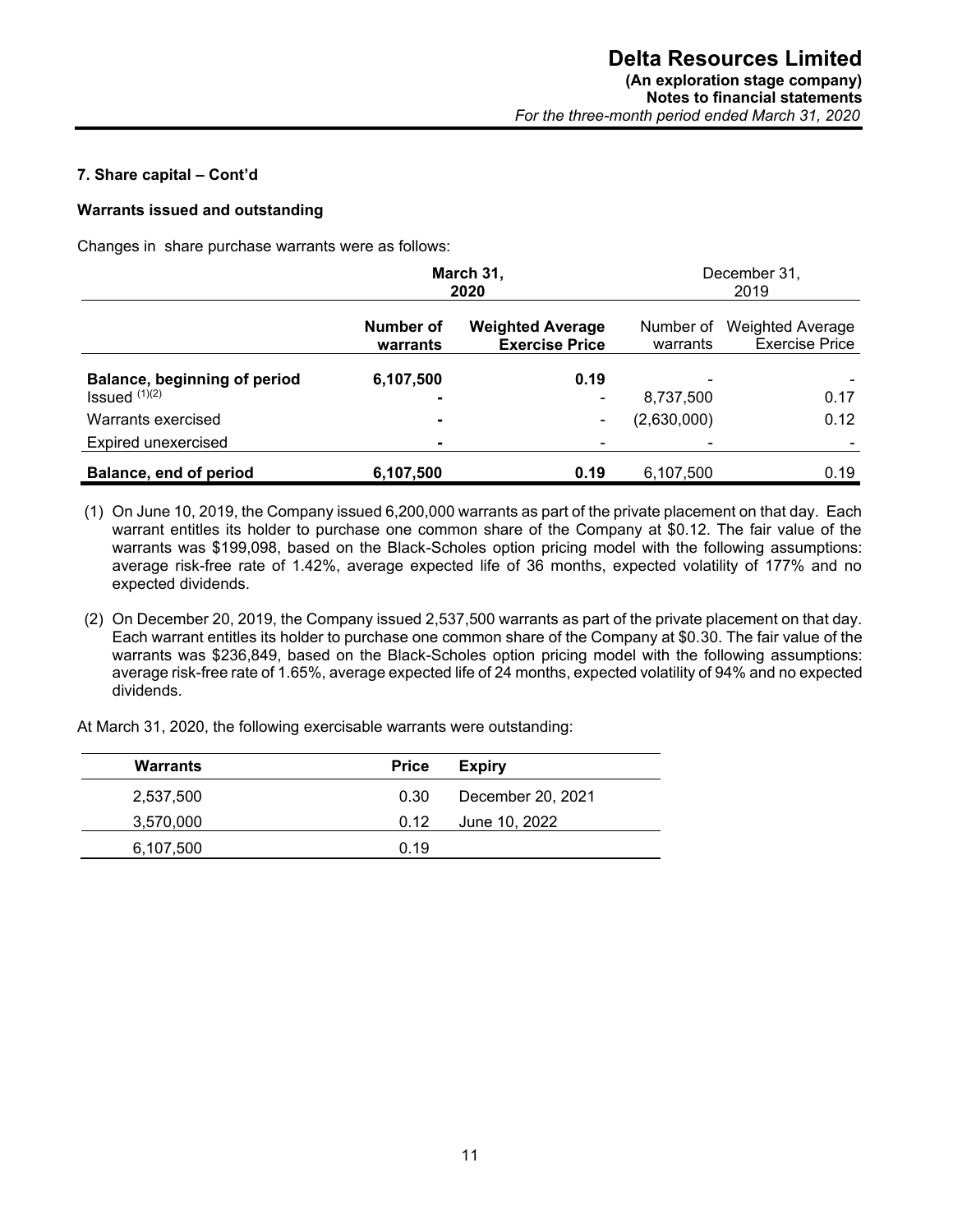### **7. Share capital – Cont'd**

#### **Broker warrants issued and outstanding**

Changes in broker warrants were as follows:

|                                                 | March 31,<br>2020            |                                                  |                              | December 31,<br>2019                             |
|-------------------------------------------------|------------------------------|--------------------------------------------------|------------------------------|--------------------------------------------------|
|                                                 | Number of<br>broker warrants | <b>Weighted Average</b><br><b>Exercise Price</b> | Number of<br>broker warrants | <b>Weighted Average</b><br><b>Exercise Price</b> |
| Balance, beginning of<br>period<br>Issued $(1)$ | 80,000<br>۰                  | 0.20                                             | ۰<br>80,000                  | 0.20                                             |
| Balance, end of period                          | 80,000                       | 0.20                                             | 80,000                       | 0.20                                             |

(1) On December 20, 2019, the Company issued 80,000 broker warrants as part of the private placement on that day. Each warrant entitles its holder to purchase one common share of the Company at \$0.20. The fair value of the warrants was \$9,270, based on the Black-Scholes option pricing model with the following assumptions: average risk-free rate of 1.65%, average expected life of 24 months, expected volatility of 94% and no expected dividends.

At March 31, 2020, the following exercisable broker warrants were outstanding:

| <b>Broker warrants</b> | <b>Price</b> | Expiry            |
|------------------------|--------------|-------------------|
| 80,000                 | 0.20         | December 20, 2021 |
| 80,000                 | በ 2በ         |                   |

#### **Share-based compensation**

A summary of the status of the Company's stock option plan as of March 31 is as follows:

|                                 | March 31,<br>2020    |                                                  |                      | December 31<br>2019                              |
|---------------------------------|----------------------|--------------------------------------------------|----------------------|--------------------------------------------------|
|                                 | Number of<br>options | <b>Weighted Average</b><br><b>Exercise Price</b> | Number of<br>options | <b>Weighted Average</b><br><b>Exercise Price</b> |
| Balance, beginning of<br>period | 1,815,000            | 0.24                                             | 1,050,000            | 0.35                                             |
| Issued $(1)(2)$                 | $\blacksquare$       |                                                  | 925,000              | 0.11                                             |
| <b>Expired unexercised</b>      | -                    |                                                  | (160,000)            | 0.34                                             |
| Balance, end of period          | 1,815,000            | 0.24                                             | 1,815,000            | 0.24                                             |

(1) On July 3, 2019, the Company granted 725,000 stock options to directors and officers at an exercise price of \$0.11 per common share expiring July 4, 2024. The fair value of these options was \$64,166 based on the Black-Scholes option pricing model all vesting immediately and based on the following assumptions: risk-free rate of 1,41%, life of 5 years, expected volatility of 114% and no expected dividends.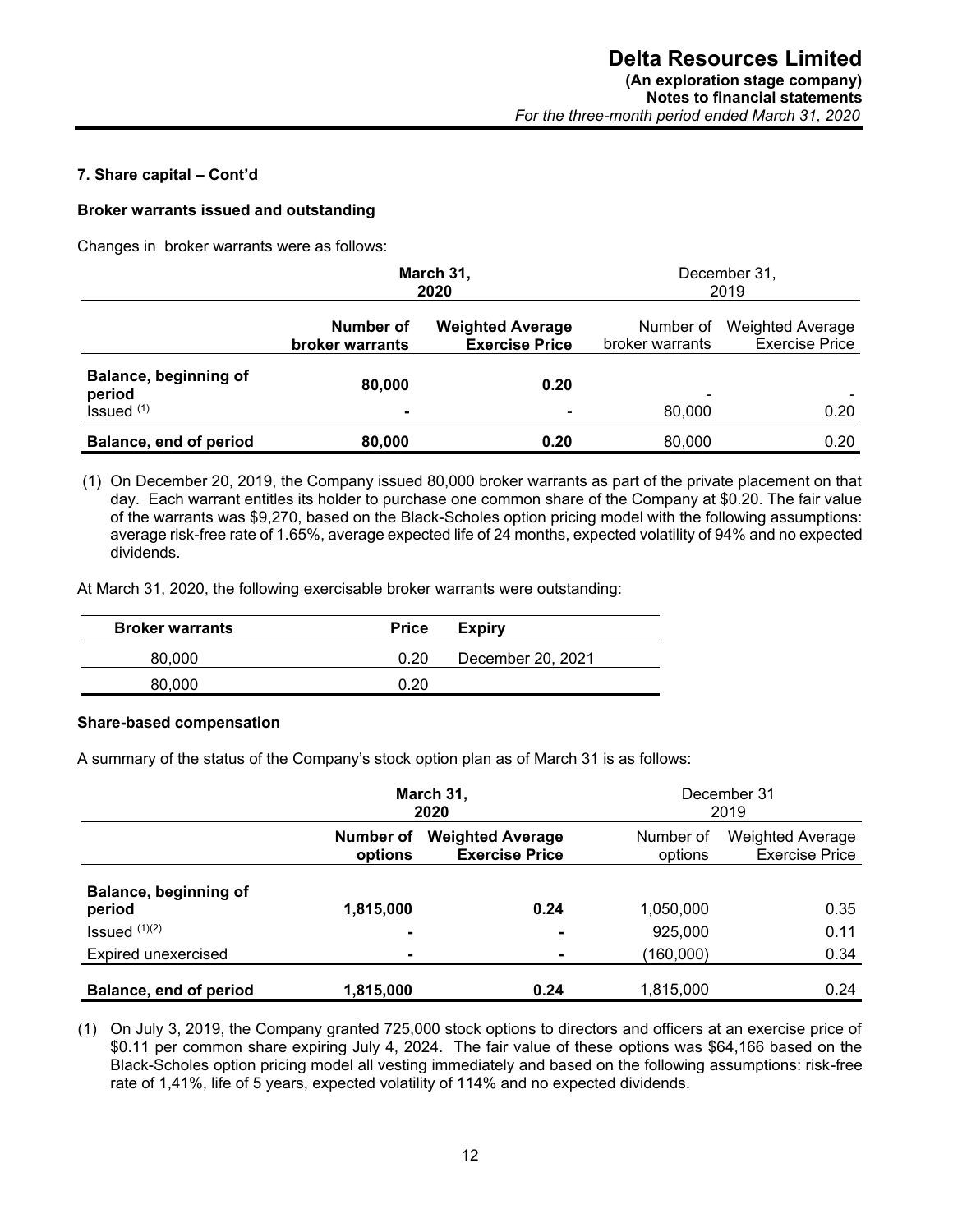## **7. Share capital – Cont'd**

### **Share-based compensation – Cont'd**

(2) On July 8, 2019, the Company granted 200,000 stock options to an officer at an exercise price of \$0.13 per common share expiring July 8, 2024. The fair value of these options was \$22,753 based on the Black-Scholes option pricing model all vesting immediately and based on the following assumptions: risk-free rate of 1,57%, life of 5 years, expected volatility of 114% and no expected dividends.

At March 31, 2020, the following exercisable stock options were outstanding:

| <b>Options</b> | <b>Exercisable</b> | <b>Price</b> | <b>Expiry</b>     |
|----------------|--------------------|--------------|-------------------|
|                |                    |              |                   |
| 335,000        | 335,000            | 0.50         | July 10, 2020     |
| 455,000        | 455,000            | 0.32         | September 8, 2021 |
| 100,000        | 100,000            | 0.12         | February 6, 2023  |
| 725,000        | 725,000            | 0.11         | July 4, 2024      |
| 200,000        | 200,000            | 0.13         | July 8, 2024      |
| 1,815,000      | 1,815,000          |              |                   |

#### **8. Accumulated Expenditures on Mining properties**

|                                      | <b>Bellechase</b> | Julian | $R-14$   | Eureka  | Total      |
|--------------------------------------|-------------------|--------|----------|---------|------------|
| Balance, December 31, 2019           | 20,137,759        |        | 306,605  | 297,068 | 20,741,432 |
| <b>Addition</b>                      | 233               |        | 237,068  | 31,432  | 268,733    |
| Tax credits and credits on<br>duties | (78)              |        | (72,504) | ۰       | (72,582)   |
| Change during the period             | 155               |        | 164,564  | 31,432  | 196,151    |
| Balance, March 31, 2020              | 20,137,914        |        | 471,169  | 328,500 | 20,937,583 |

|                            | <b>Bellechase</b> | Julian     | $R-14$                   | Eureka         | Total      |
|----------------------------|-------------------|------------|--------------------------|----------------|------------|
| Balance, December 31, 2018 | 20,122,689        | 224,581    |                          |                | 20,347,270 |
| <b>Addition</b>            | 51                |            | $\blacksquare$           |                | 51         |
| Write-off                  |                   | (224,581)  | $\overline{\phantom{0}}$ | ۰              | (224, 581) |
| Change during the period   | 51                | (224, 581) | $\blacksquare$           | $\blacksquare$ | (224, 530) |
| Balance, March 31, 2019    | 20,122,740        |            |                          |                | 20,122,740 |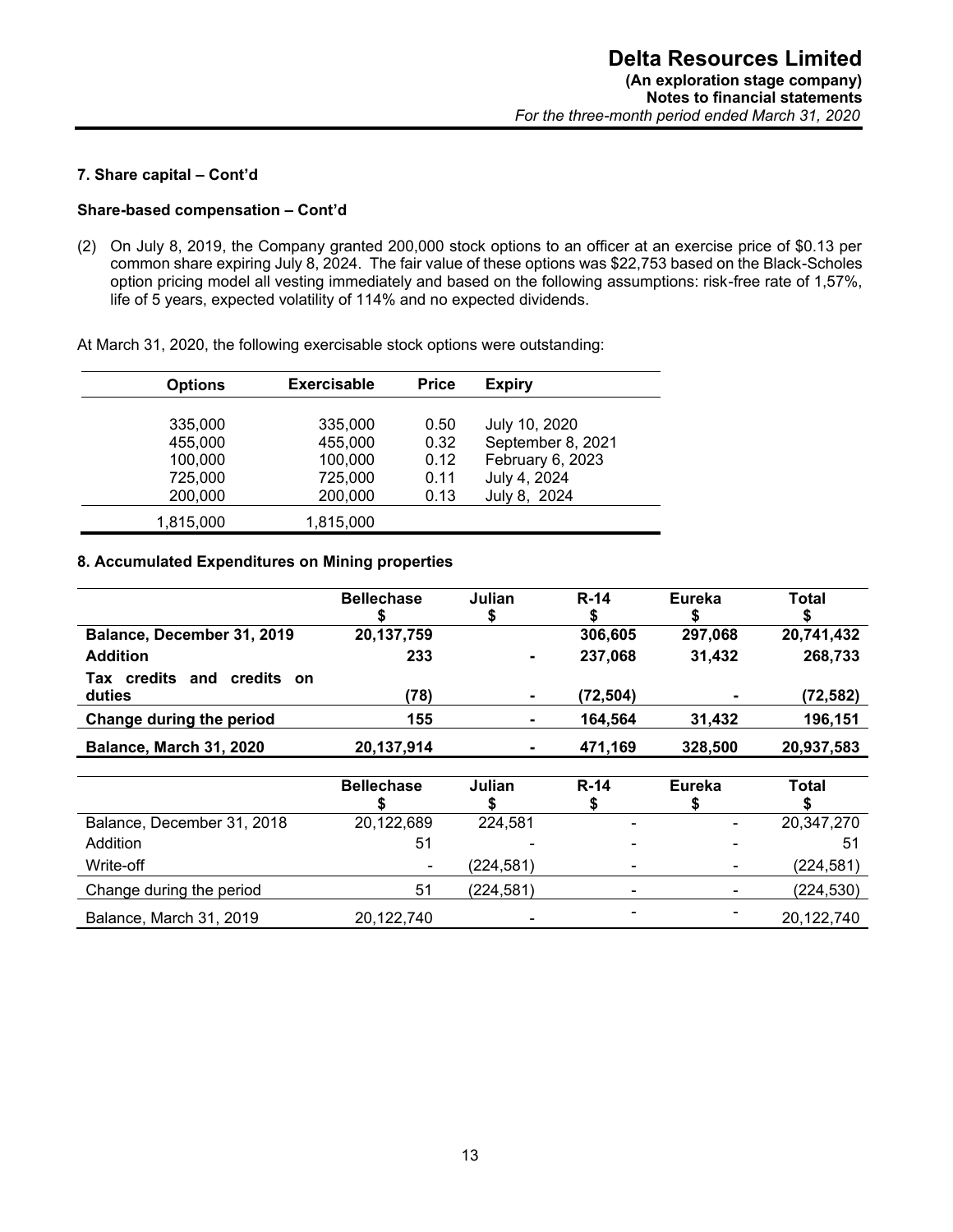## **8. Accumulated Expenditures on Mining properties – Cont'd**

## **Bellechasse Property**

In January, 2020, the Company announced that it has signed a Letter of Intent ("LOI") with Yorkton Ventures Inc. ("Yorkton") for the sale of its interest in the Bellechasse-Timmins property (the "Property") and associated claims in southeastern Quebec for \$1,700,000 subject to a 60 day due diligence period (the "Due Diligence Period").

The agreement is subject to Yorkton completing a legal, technical and environmental due diligence on the Property. If the due diligence is not satisfactory to Yorkton at its sole discretion, they shall have the right to terminate the LOI.

Proposed Terms of the Agreement:

To acquire a 100% interest in the Property, Yorkton will:

- Make a \$100,000 cash payment within 10 days of signing of a definitive agreement,
- Make a \$250,000 cash payment within 90 days after signing of a definitive agreement,
- Make a \$350,000 cash payment within 180 days after signing of a definitive agreement,
- Make a \$450,000 cash payment within 270 days after signing of a definitive agreement
- Make a \$550,000 cash payment within 360 days after signing of a definitive agreement

Yorkton will also commit to paying Delta a gold royalty of I% NSR on any and all commercial production of gold. Yorkton may re-purchase 0.5% of the NSR for \$1 Million at anytime.

In March 2020, Yorkton signed an amending agreement requesting an additional 15 day delay (starting May 5<sup>th</sup>, 2020) to complete and finalize the definitive agreement. Yorkon agree to pay Delta a \$10,000.00 non-refundable deposit to preserve the exclusivity rights to the Bellechasse property.

The property now consists of approximately 138 (2019 – 137) claims for a total of 5,053 (2019 – 4,989) hectares.

#### **Delta 2 / R-14 Property**

On October 17, 2019, the Company announced the signing of an exclusive agreement to acquire a 100% interest in the Delta 2 / R-14 Gold Property in the Chibougamau Mining District of Quebec.

The terms of the agreement are as follows:

| <b>Anniversary Date</b> | <b>Cash Payment</b> |                  | <b>Share Payment Work Commitment</b> |
|-------------------------|---------------------|------------------|--------------------------------------|
| On signing              | \$0                 | 1,000,000        | n.a.                                 |
|                         |                     | (already issued) |                                      |
| 12 months               | \$25,000            | 800,000          | \$0                                  |
| 24 months               | \$50,000            | 800,000          | \$300,000                            |
| 36 months               | \$100,000           | 700,000          | \$700,000                            |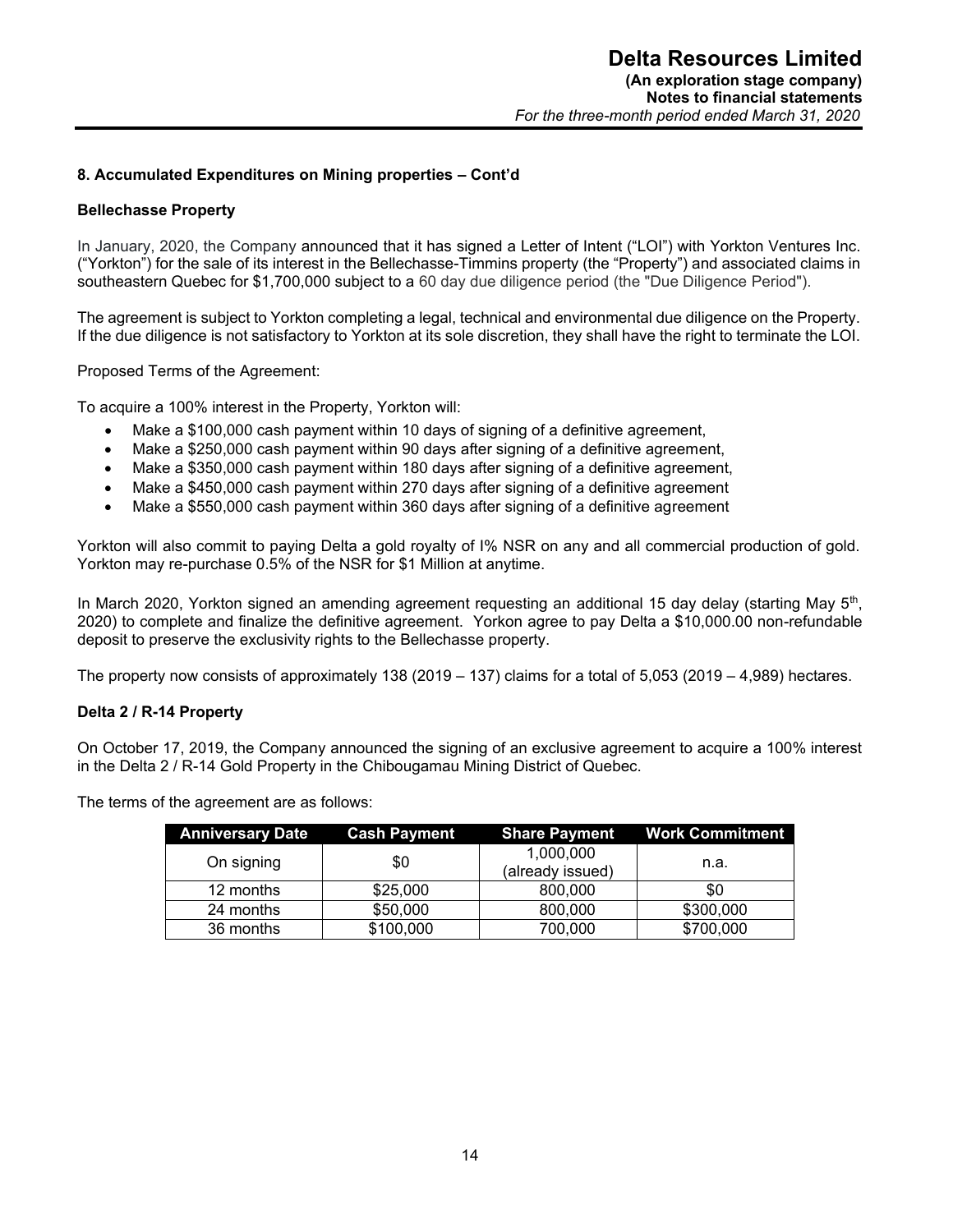#### **8. Accumulated Expenditures on Mining properties – Cont'd**

- The vendor holds a 2.0% NSR Royalty on the claims (except on the 41 legacy claims listed below). Delta may buy back 1.0% at any time for \$1,000,000.
- 41 legacy claims are subject to a 1.5% NSR Royalty. Delta has the option to purchase 0.75% of this NSR for \$500,000.

In February 2020, Delta has acquired 14 new claims contiguous to the Delta-2 / R-14 property, covering approximately 880 hectares. The terms of the agreement with Multi-Resources Boreal include a one-time payment of \$5,000.00 and the issuance of 50,000 shares for a 100% interest in the claims. Delta also grants a 2% NSR to Multi-Resources Boreal with an option for Delta to buy back a 1% NSR at anytime for \$1,000,000.

The property now consists of 235 contiguous mining claims covering a total area of 12,704 hectares.

#### **Delta-1 / Eureka Property**

On October 3, 2019 the Company announced the signing of an exclusive agreement to acquire a 100% interest in the new Eureka gold Discovery in the Thunder Bay Mining District of Ontario.

The terms of the agreement are as follows:

| <b>Anniversary Date</b> | <b>Cash Payment</b> | <b>Share Payment</b> | <b>Work Commitment</b> |
|-------------------------|---------------------|----------------------|------------------------|
| On signing              | \$25,000            | 500,000              |                        |
|                         | (already paid)      | (already issued)     | n.a.                   |
| 12 months               | \$25,000            | 500,000              | \$200,000              |
| 24 months               | \$50,000            | \$50,000*            | \$500,000              |
| 36 months               | \$75,000            | \$50,000*            | \$1,000,000            |
| 48 months               | \$150,000           | n.a.                 |                        |
| .<br>.                  |                     |                      |                        |

\*Amount payable in shares to a maximum of 500,000 shares

- The vendor holds a 1.75% NSR Royalty on the claims. Delta may buy back the first 0.75% at any time for seven years after the effective date of the agreement for \$500,000 and the remaining 1% Royalty at any time after the first 0.75% is purchased for \$4,000,000.
- Five legacy claims of the property are also subject to NSR Royalties ranging from 0.5% to 1% from an underlying agreement. Delta has the option to purchase 50% of this NSR for the sum of \$50,000.
- The agreement also includes advanced royalty payments starting 7 years after the effective date of the agreement.

In December 2019, the Company signed an agreement with the Ontario Exploration Corporation (**the "OEC"**) to buy back a NSR of up to 1% on its Eureka property in the Thunder Bay District, Ontario. Under the terms of the agreement, Delta now has the exclusive right to purchase 50% of the OEC NSR at Eureka by paying the OEC the sum of \$50,000 payable as follows:

- Payment of \$15,000 before December 31, 2019 (already paid);
- Payment of \$35,000 before May 31<sup>st</sup>, 2021.

Once Delta exercises its right to buyback the first 50% of the OEC NSR, Delta shall have the right to purchase the second 50% tranche at anytime by paying the OEC an additional \$50,000. Following the purchase of the second 50% tranche, Delta will have purchased the entire NSR Royalty currently owned by the OEC on the Eureka Property.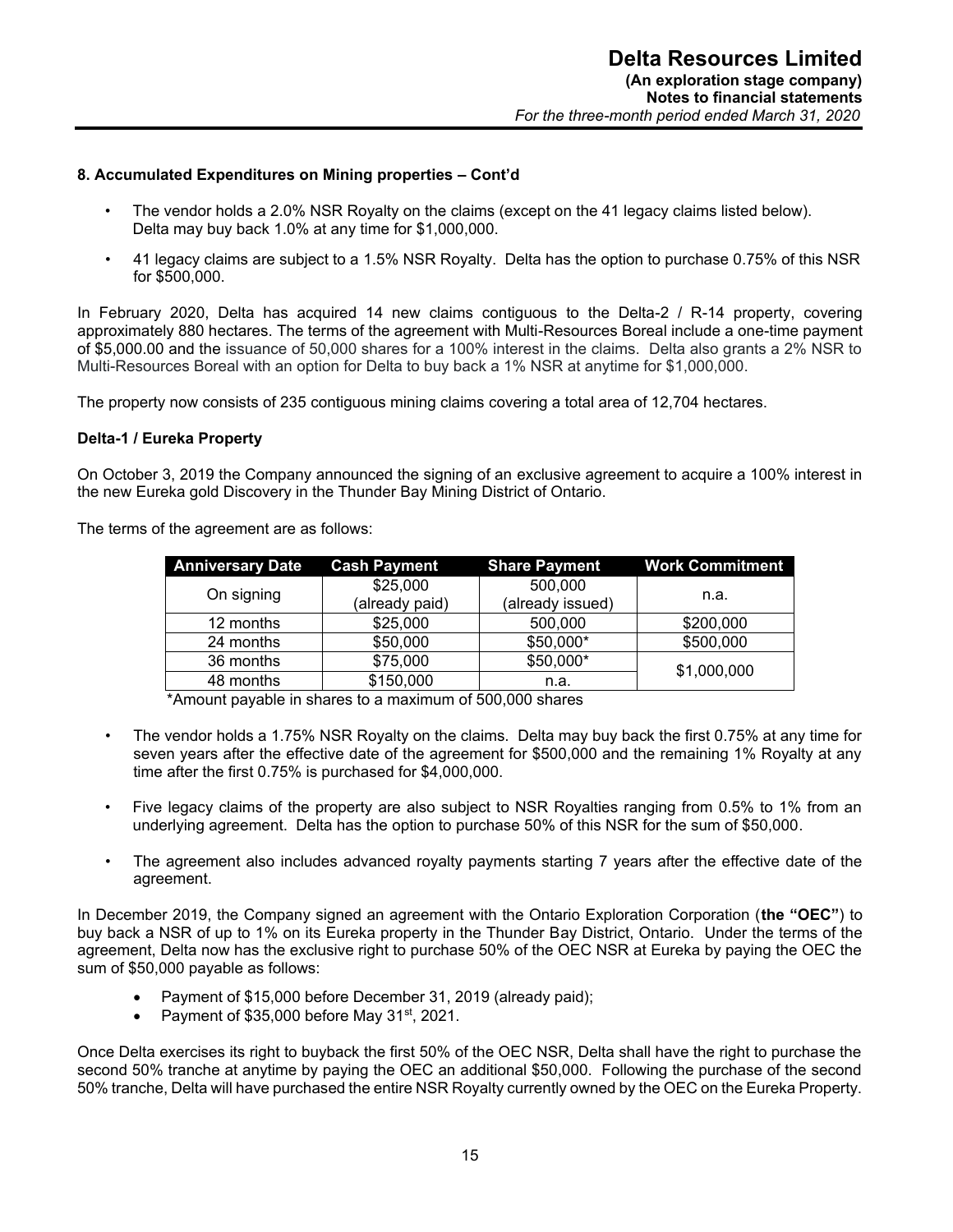#### **8. Accumulated Expenditures on Mining properties – Cont'd**

The OEC currently owns between 0.5% and 1.0% NSR royalty on certain claims of the Eureka property. More specifically, the OEC owns a 1.0% NSR on the claims covering the Eureka Gold prospect, Matawin and Kaspar gold occurrences and a 0.5% NSR on the claims surrounding the Kaspar occurrence.

The property now consists of 245 contiguous unpatented mining claims covering a total area of 4,495 hectares

#### **9. Complementary information related to cash flows**

#### **Net change in non-cash operating working capital items:**

|                                          | March 31,<br>2020 | March 31,<br>2019 |
|------------------------------------------|-------------------|-------------------|
| Sales tax receivable                     | 12,389            | (1,686)           |
| Prepaid expenses                         | 8,351             | (2,318)           |
| Accounts payable and accrued liabilities | 25,128            | 7,648             |
|                                          | 45,868            | 3.644             |

#### **10. Related party transactions**

During the three-month period ended March 31, 2020, the Company incurred professional fees in the amount of \$15,000 (2019 - \$15,000), to 9132-8757 Quebec Inc., a company owned by Frank Candido, the former President (now Chairman and Vice-President of Corporate Communications) of the Company. In relation with these transactions no amount was payable as at March 31, 2020 (2019 - \$109,226).

During the three-month period ended March 31, 2020, the Company incurred professional fees in the amount of \$7,853 (2019 - \$5,640), to Nathalie Laurin, the Chief Financial Officer of the Company. In relation with these transactions, \$646 was payable as at March 31, 2020 (2019 - \$1,520).

During the three-month period ended March 31, 2020, the Company incurred professional fees in the amount of \$6,942 and exploration and evaluation expenditures in the amount of \$26,071, to 7529449 Canada Inc., a company owned by Michel Chapdelaine, the Vice President Exploration and Chief Operating Officer of the Company. In relation with these transactions, \$135 was payable and an amount of \$11,719 was accrued as at March 31, 2020.

The transactions are in the normal course of operations and are measured at the exchange amount, which is the amount of consideration established and agreed by the related parties.

The following table reflects the remuneration of André C. Tessier, Chief Executive Officer and President of the Company:

|                              | March 31, | March 31,      |
|------------------------------|-----------|----------------|
|                              | 2020      | 2019           |
|                              |           |                |
| Salaries and fringe benefits | 33,372    | $\blacksquare$ |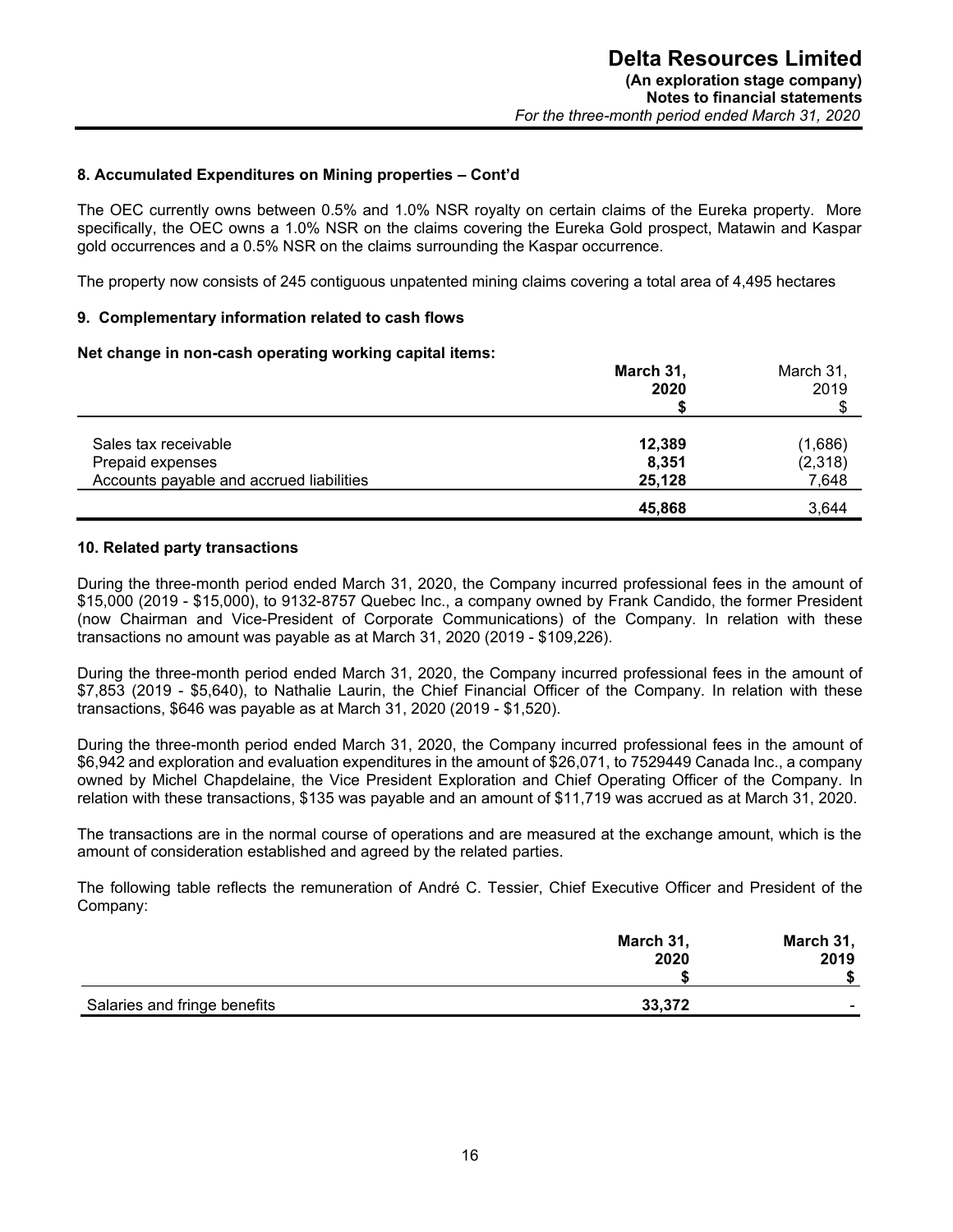#### **11. Commitments**

In January 2020, Delta has retained MI3 Communications Financières Inc. ("MI3") to provide communication services on behalf of the Company in Eastern Canada. These services include, but are not limited to, communication of all news releases and information on the Company, including technical notes, posting on social medias, and assisting the Company at PR roadshows across 14 cities in eastern Canada. The agreement is for a period of 12 months and as consideration for these services, the Company has agreed to pay \$36,000 to MI3 in a single payment.

In September 2019, the Company signed a lease contract for its Chibougamau office, expiring in September 2020. Minimum payments, totaling \$12,600, are solely comprised of payments to be made over the next 12 months.

The Company will not required to spend any amount in 2020 to maintain the claims on the properties, due to the exceptional circumstances surrounding the COVID-19 pandemic, the Ministry of Energy and Natural Resources and the Ontario Ministry of Energy, Northern Development and Mine announced the term suspension of all claims currently in force in Québec for a 12-month period effective on April 9<sup>th</sup>, 2020.

In addition, the Company has the following royalty commitments resulting from past transactions:

- Net profit royalty of 5% on net profits greater than \$250,000 for 4 claims acquired from La Société Minière Colmo.
- Net smelter royalty of 2% for 26 claims acquired from a prospector in 2010.

#### **12. Fair value**

For certain of the Company's financial instruments, including cash, accounts receivable and other and accounts payable and accrued liabilities, their carrying amounts approximate fair value due to their immediate or short-term maturity.

The Company's financial instruments recorded at fair value require disclosure about how the fair value was determined based on significant levels of inputs described in the following hierarchy:

- Level 1 Quoted prices are available in active markets for identical assets or liabilities as of the reporting date. Active markets are those in which transactions occur in sufficient frequency and value to provide pricing information on an ongoing basis.
- Level 2 Pricing inputs are other than quoted prices in active markets included in Level 1. Prices of Level 2 are either directly or indirectly observable as of the reporting date. Level 2 valuations are based on inputs including quoted forward prices for commodities, time value and volatility factors, which can be substantially observed or corroborated in the marketplace.
- Level 3 Valuations in this level are those with inputs for the asset or liability that are not based on observable market data.

Cash has been measured using level 1 inputs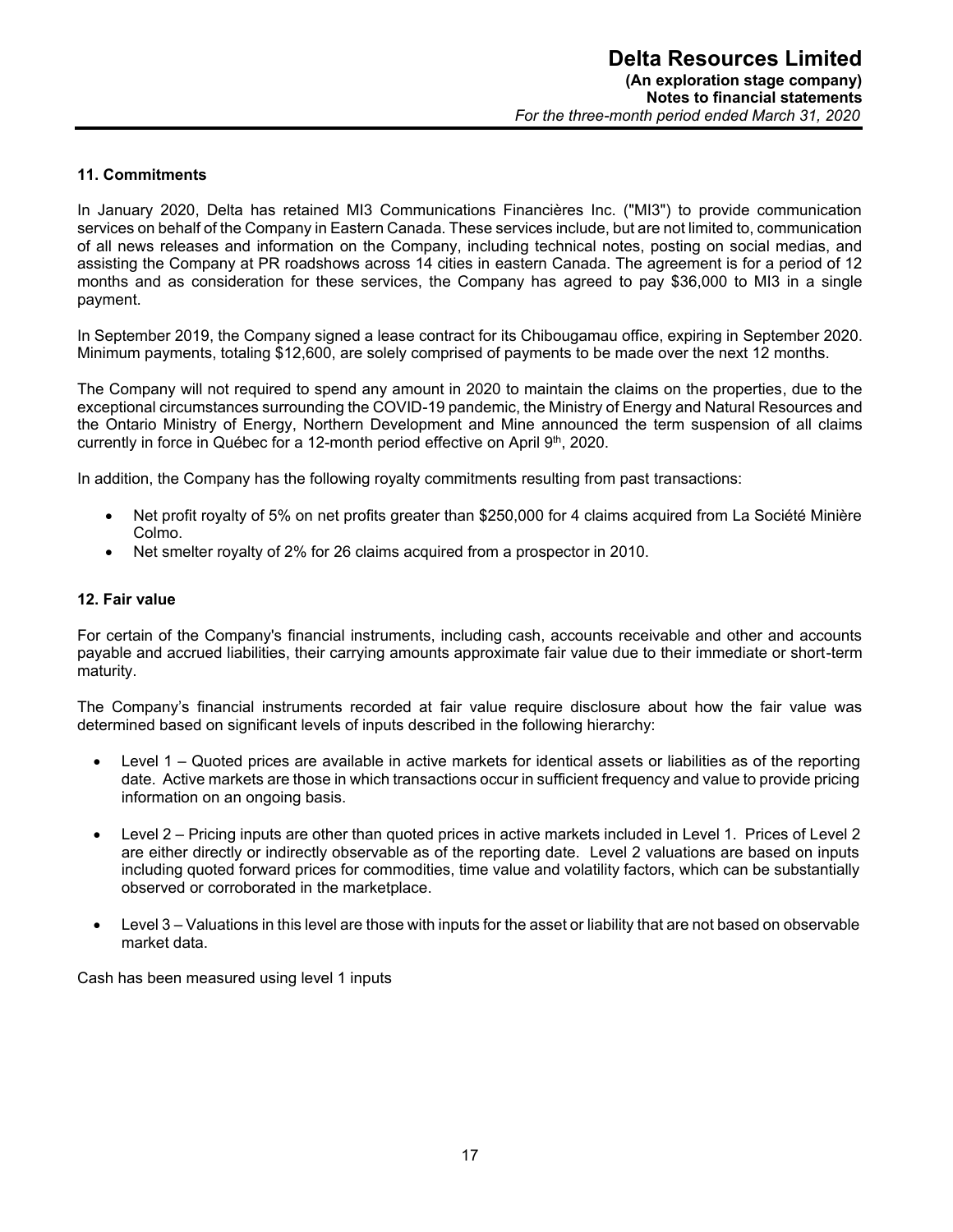### **13. Capital management**

The Company defines capital as shareholders' equity. The Company's objectives when managing capital are to:

- ensure sufficient liquidity to support its financial obligations and execute its operating and strategic plans;
- maintain financial capacity and access to capital to support future development of the business while taking into consideration current and future industry, market and economic risks and conditions; and
- utilize short term funding sources to manage its working capital requirements.

The Company has no externally imposed restrictions on capital.

#### **14. Loss per share**

*(a) Basic loss per share* 

Basic loss per share is computed by dividing net loss for a period by the weighted average number of common shares outstanding during that period.

*(b) Diluted loss per share* 

Diluted loss per share is computed by dividing net loss for a period by the diluted number of common shares. Diluted common shares includes the effects of instruments, such share options and warrants, which could cause the number of common shares outstanding to increase.

The Company reported a comprehensive loss for the years ended December 31, 2019 and 2018; the Company has accordingly presented basic and diluted loss per share, which are the same, on a single line in the statements of loss and comprehensive loss. Diluted loss per share did not include the effect of share purchase options and warrants as they were anti-dilutive.

#### **15. Financial instruments**

- a) Credit risk arises from cash which are composed of deposits with Canadian financial institutions. Further, the Company limits its credit risk to any individual counterparty. The Company's sales tax receivable consists primarily of Good and Service tax due from the Federal Government of Canada, Quebec sales tax and tax credits receivable due from the Ministry of Revenue of Quebec for current claims.
- b) Market risk is the risk that the fair value of future cash flows of a financial instrument will fluctuate because of changes in market prices and is comprised of three types of risk:
	- i) Interest rate risk arises because of changes in market interest rates. The Company's cash are subject to minimal risk in changes in value, have an original maturity of 90 days or less from the date of purchase, and are readily convertible into cash.
	- ii) Currency risk arises because of changes in foreign exchange rates. The Company is not exposed to such risk.
	- iii) Price risk the Company will be exposed to price risk with respect to commodity prices, specifically gold. Any future significant price declines could cause continued exploration and development to become uneconomical.
- c) Liquidity risk is the risk that the Company will not be able to meet its obligations as they become due. The Company's ability to continue as a going concern is dependent on management's ability to raise required funding through future equity issuances. The Company manages its liquidity risk by forecasting cash flows from operations and anticipating any investing and financing activities. Management and the Board of Directors are actively involved in the review, planning and approval of significant expenditures and commitments.